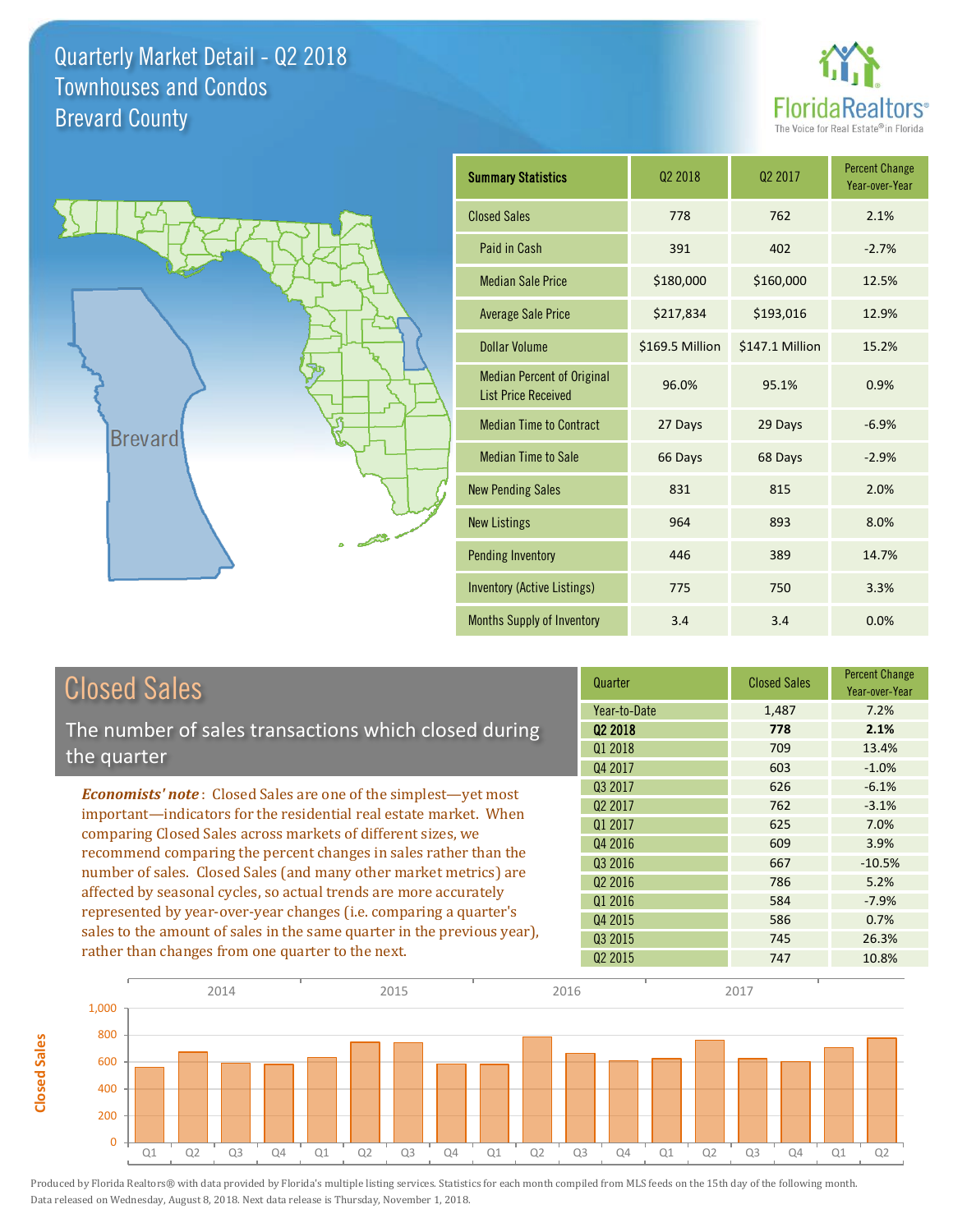

|                                                                                |                     |                   | <b>Percent Change</b> |
|--------------------------------------------------------------------------------|---------------------|-------------------|-----------------------|
| Cash Sales                                                                     | Quarter             | <b>Cash Sales</b> | Year-over-Year        |
|                                                                                | Year-to-Date        | 788               | 1.5%                  |
| The number of Closed Sales during the quarter in                               | Q <sub>2</sub> 2018 | 391               | $-2.7%$               |
|                                                                                | Q1 2018             | 397               | 6.1%                  |
| which buyers exclusively paid in cash                                          | Q4 2017             | 315               | $-8.7%$               |
|                                                                                | Q3 2017             | 303               | $-21.3%$              |
|                                                                                | 02 2017             | 402               | $-6.9%$               |
| <b>Economists' note:</b> Cash Sales can be a useful indicator of the extent to | 01 2017             | 374               | 10.7%                 |
| which investors are participating in the market. Why? Investors are            | Q4 2016             | 345               | $-1.4%$               |
| far more likely to have the funds to purchase a home available up front,       | Q3 2016             | 385               | $-12.5%$              |
| whereas the typical homebuyer requires a mortgage or some other                | Q <sub>2</sub> 2016 | 432               | $-8.9%$               |
| form of financing. There are, of course, many possible exceptions, so          | Q1 2016             | 338               | $-22.1%$              |
| this statistic should be interpreted with care.                                | Q4 2015             | 350               | $-6.4%$               |



# Cash Sales as a Percentage of Closed Sales

The percentage of Closed Sales during the quarter which were Cash Sales

*Economists' note* : This statistic is simply another way of viewing Cash Sales. The remaining percentages of Closed Sales (i.e. those not paid fully in cash) each quarter involved some sort of financing, such as mortgages, owner/seller financing, assumed loans, etc.

| Quarter             | <b>Percent of Closed</b> | <b>Percent Change</b> |
|---------------------|--------------------------|-----------------------|
|                     | Sales Paid in Cash       | Year-over-Year        |
| Year-to-Date        | 53.0%                    | $-5.2%$               |
| Q <sub>2</sub> 2018 | 50.3%                    | $-4.7%$               |
| 01 2018             | 56.0%                    | $-6.4%$               |
| Q4 2017             | 52.2%                    | $-7.9%$               |
| Q3 2017             | 48.4%                    | $-16.1%$              |
| Q <sub>2</sub> 2017 | 52.8%                    | $-4.0%$               |
| Q1 2017             | 59.8%                    | 3.3%                  |
| 04 2016             | 56.7%                    | $-5.0%$               |
| Q3 2016             | 57.7%                    | $-2.4%$               |
| Q <sub>2</sub> 2016 | 55.0%                    | $-13.4%$              |
| Q1 2016             | 57.9%                    | $-15.5%$              |
| Q4 2015             | 59.7%                    | $-7.2%$               |
| Q3 2015             | 59.1%                    | $-6.0%$               |
| Q <sub>2</sub> 2015 | 63.5%                    | 1.1%                  |
|                     |                          |                       |

Q2 2015 474 474 12.1%

Q3 2015 440 18.6%

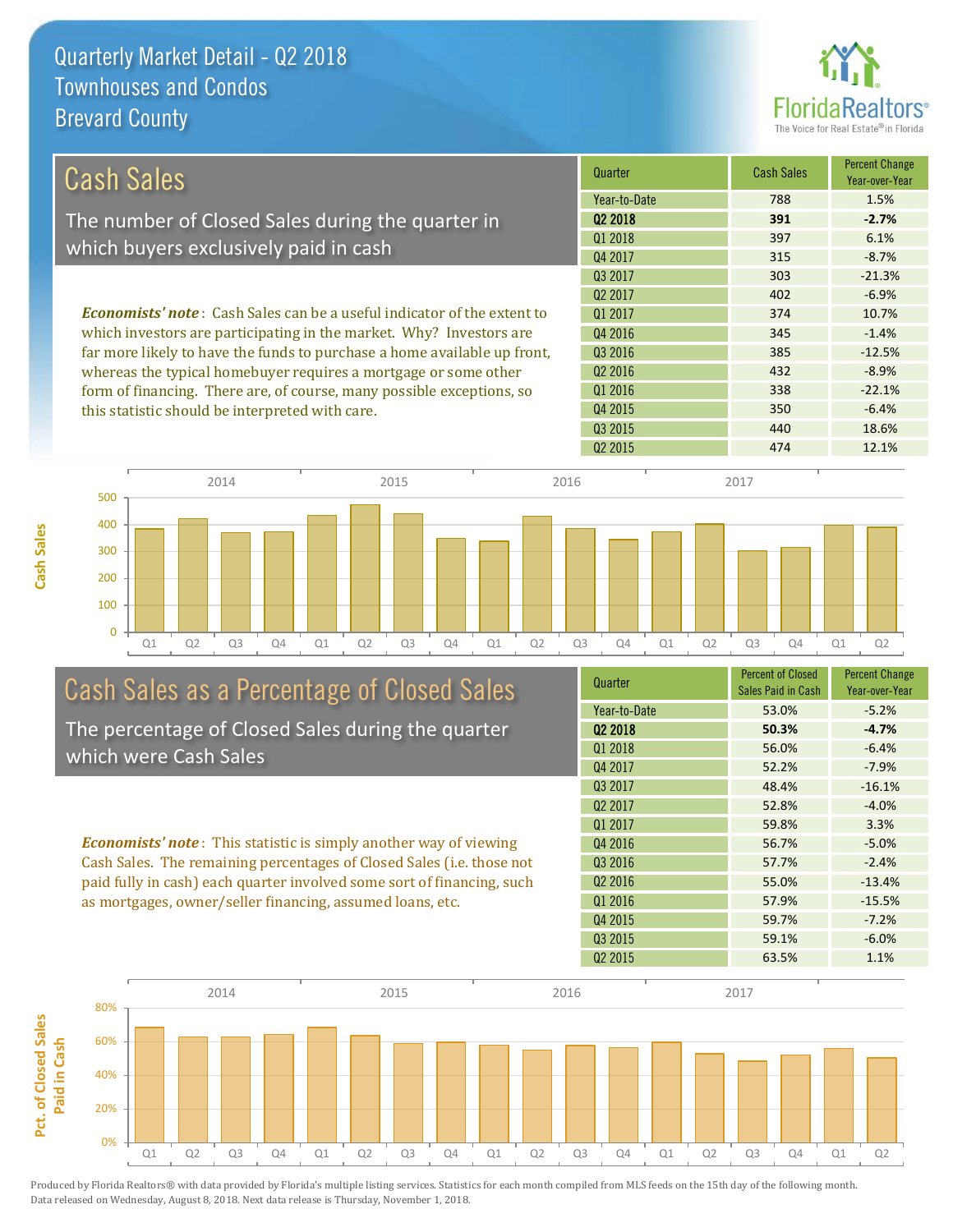

#### Quarter Median Sale Price Percent Change Year-over-Year Q2 2018 **\$180,000 12.5%** Year-to-Date \$170,000 11.8% Q3 2016 \$147,000 12.8% Q1 2018 **\$158,000** 9.0% Q4 2017 \$165,000 13.8% Q1 2017 **\$145,000** \$145,000 4.3% Q4 2016 **\$145,000** 5.1% Q3 2017 \$160,000 8.8% Q2 2017 \$160,000 9.6% Q2 2016 \$146,000 4.3% Q1 2016 **\$139,000** 11.2% Q4 2015 \$138,000 10.4% Q3 2015 \$130,350 4.3% Q2 2015 \$140,000 18.6% *Economists' note* : Median Sale Price is our preferred summary statistic for price activity because, unlike Average Sale Price, Median Sale Price is not sensitive to high sale prices for small numbers of homes that may not be characteristic of the market area. Keep in mind that median price trends over time are not always solely caused by changes in the general value of local real estate. Median sale price only reflects the values of the homes that *sold* each quarter, and the mix of the types of homes that sell can change over time. \$150K \$200K 2014 2015 2015 2016 2017 2018 2017 2017 2017 2017 Median Sale Price The median sale price reported for the quarter (i.e. 50% of sales were above and 50% of sales were below)

Q1 Q2 Q3 Q4 Q1 Q2 Q3 Q4 Q1 Q2 Q3 Q4 Q1 Q2 Q3 Q4 Q1 Q2

# Average Sale Price

\$0K

\$50K

\$100K

The average sale price reported for the quarter (i.e. total sales in dollars divided by the number of sales)

*Economists' note* : Usually, we prefer Median Sale Price over Average Sale Price as a summary statistic for home prices. However, Average Sale Price does have its uses—particularly when it is analyzed alongside the Median Sale Price. For one, the relative difference between the two statistics can provide some insight into the market for higher-end homes in an area.

| Quarter             | <b>Average Sale Price</b> | <b>Percent Change</b><br>Year-over-Year |
|---------------------|---------------------------|-----------------------------------------|
| Year-to-Date        | \$208,848                 | 10.5%                                   |
| Q <sub>2</sub> 2018 | \$217,834                 | 12.9%                                   |
| Q1 2018             | \$198,987                 | 8.2%                                    |
| Q4 2017             | \$199,292                 | 8.4%                                    |
| Q3 2017             | \$186,581                 | $-2.2%$                                 |
| Q <sub>2</sub> 2017 | \$193,016                 | 3.0%                                    |
| Q1 2017             | \$183,960                 | $-0.8%$                                 |
| Q4 2016             | \$183,889                 | 4.5%                                    |
| Q3 2016             | \$190,835                 | 10.7%                                   |
| Q <sub>2</sub> 2016 | \$187,401                 | 7.0%                                    |
| Q1 2016             | \$185,465                 | 15.3%                                   |
| Q4 2015             | \$176,028                 | 10.9%                                   |
| Q3 2015             | \$172,359                 | 6.6%                                    |
| Q <sub>2</sub> 2015 | \$175,205                 | 18.5%                                   |



Produced by Florida Realtors® with data provided by Florida's multiple listing services. Statistics for each month compiled from MLS feeds on the 15th day of the following month. Data released on Wednesday, August 8, 2018. Next data release is Thursday, November 1, 2018.

**Average Sale Price**

**Average Sale Price**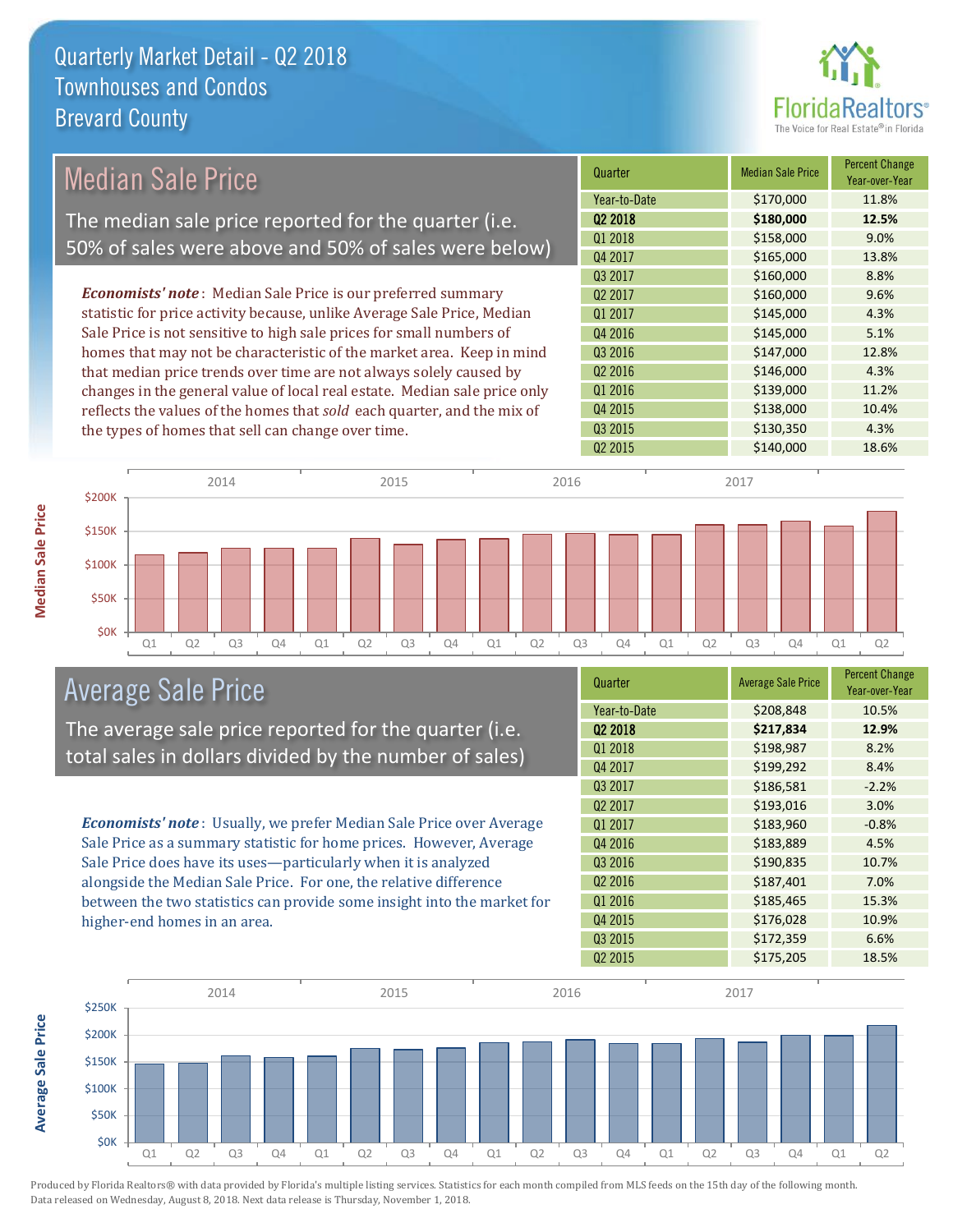

| Dollar Volume                                                                | Quarter             | <b>Dollar Volume</b> | <b>Percent Change</b><br>Year-over-Year |
|------------------------------------------------------------------------------|---------------------|----------------------|-----------------------------------------|
|                                                                              | Year-to-Date        | \$310.6 Million      | 18.5%                                   |
| The sum of the sale prices for all sales which closed                        | 02 2018             | \$169.5 Million      | 15.2%                                   |
| during the quarter                                                           | 01 2018             | \$141.1 Million      | 22.7%                                   |
|                                                                              | Q4 2017             | \$120.2 Million      | 7.3%                                    |
|                                                                              | Q3 2017             | \$116.8 Million      | $-8.2%$                                 |
| <b>Economists' note</b> : Dollar Volume is simply the sum of all sale prices | 02 2017             | \$147.1 Million      | $-0.1%$                                 |
| in a given time period, and can quickly be calculated by multiplying         | 01 2017             | \$115.0 Million      | 6.2%                                    |
| Closed Sales by Average Sale Price. It is a strong indicator of the health   | Q4 2016             | \$112.0 Million      | 8.6%                                    |
| of the real estate industry in a market, and is of particular interest to    | Q3 2016             | \$127.3 Million      | $-0.9%$                                 |
| real estate professionals, investors, analysts, and government agencies.     | Q <sub>2</sub> 2016 | \$147.3 Million      | 12.5%                                   |
| Potential home sellers and home buyers, on the other hand, will likely       | Q1 2016             | \$108.3 Million      | 6.2%                                    |

Q1 Q2 Q3 Q4 Q1 Q2 Q3 Q4 Q1 Q2 Q3 Q4 Q1 Q2 Q3 Q4 Q1 Q2 \$0 \$50 M \$100 M \$150 M \$200 M 2014 2015 2015 2016 2017 2018 2017 2017 2017 2017

# Median Percent of Original List Price Received

be better served by paying attention to trends in the two components

of Dollar Volume (i.e. sales and prices) individually.

The median of the sale price (as a percentage of the original list price) across all properties selling during the quarter

*Economists' note* : The Median Percent of Original List Price Received is useful as an indicator of market recovery, since it typically rises as buyers realize that the market may be moving away from them and they need to match the selling price (or better it) in order to get a contract on the house. This is usually the last measure to indicate a market has shifted from down to up, so it is what we would call a *lagging* indicator.

| Quarter             | Med. Pct. of Orig.<br><b>List Price Received</b> | <b>Percent Change</b><br>Year-over-Year |
|---------------------|--------------------------------------------------|-----------------------------------------|
| Year-to-Date        | 95.7%                                            | 0.6%                                    |
| Q <sub>2</sub> 2018 | 96.0%                                            | 0.9%                                    |
| 01 2018             | 95.5%                                            | 0.3%                                    |
| Q4 2017             | 95.4%                                            | 1.0%                                    |
| 03 2017             | 95.7%                                            | 0.8%                                    |
| Q <sub>2</sub> 2017 | 95.1%                                            | 0.1%                                    |
| Q1 2017             | 95.2%                                            | 0.5%                                    |
| Q4 2016             | 94.5%                                            | $-0.5%$                                 |
| 03 2016             | 94.9%                                            | 0.9%                                    |
| Q <sub>2</sub> 2016 | 95.0%                                            | 0.7%                                    |
| Q1 2016             | 94.7%                                            | 0.5%                                    |
| Q4 2015             | 95.0%                                            | 1.2%                                    |
| Q3 2015             | 94.1%                                            | 0.7%                                    |
| Q <sub>2</sub> 2015 | 94.3%                                            | 1.5%                                    |

Q2 2015 **\$130.9 Million 31.4%** 

Q3 2015 **\$128.4 Million** 34.7%

\$103.2 Million 11.7%

Q4 2015

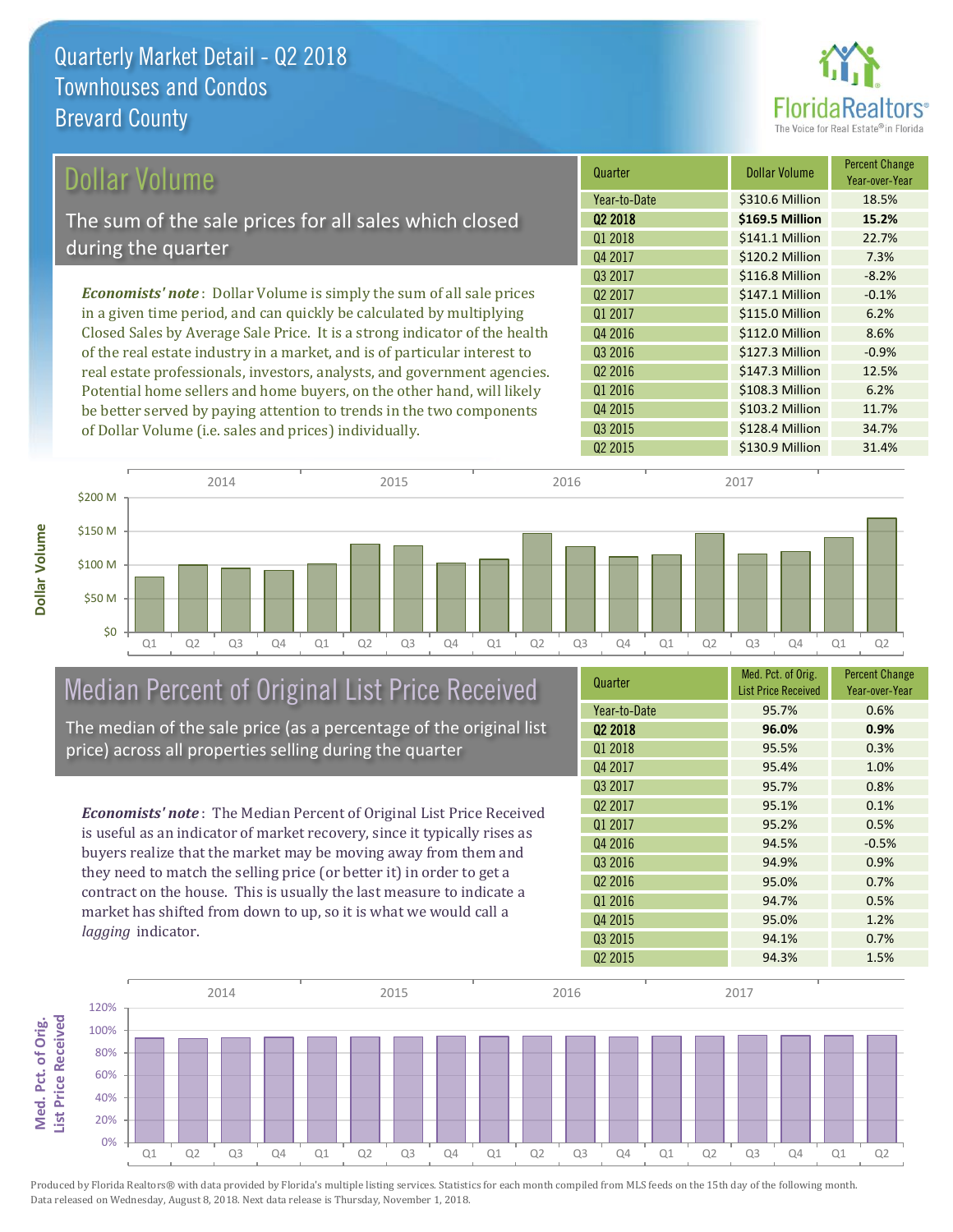

# Median Time to Contract

The median number of days between the listing date and contract date for all Closed Sales during the quarter

*Economists' note* : Like Time to Sale, Time to Contract is a measure of the length of the home selling process calculated for sales which closed during the quarter. The difference is that Time to Contract measures the number of days between the initial listing of a property and the signing of the contract which eventually led to the closing of the sale. When the gap between Median Time to Contract and Median Time to Sale grows, it is usually a sign of longer closing times and/or declining numbers of cash sales.





### Median Time to Sale

**Median Time to** 

**Median Time to** 

The median number of days between the listing date and closing date for all Closed Sales during the quarter

*Economists' note* : Time to Sale is a measure of the length of the home selling process, calculated as the number of days between the initial listing of a property and the closing of the sale. *Median* Time to Sale is the amount of time the "middle" property selling this month was on the market. That is, 50% of homes selling this month took *less* time to sell, and 50% of homes took *more* time to sell. Median Time to Sale gives a more accurate picture than Average Time to Sale, which can be skewed upward by small numbers of properties taking an abnormally long time to sell.

| Quarter             | <b>Median Time to Sale</b> | <b>Percent Change</b><br>Year-over-Year |
|---------------------|----------------------------|-----------------------------------------|
| Year-to-Date        | 67 Days                    | $-2.9%$                                 |
| Q <sub>2</sub> 2018 | 66 Days                    | $-2.9%$                                 |
| Q1 2018             | 69 Days                    | $-1.4%$                                 |
| Q4 2017             | 75 Days                    | 4.2%                                    |
| Q3 2017             | 70 Days                    | $-9.1%$                                 |
| Q <sub>2</sub> 2017 | 68 Days                    | $-12.8%$                                |
| Q1 2017             | 70 Days                    | $-11.4%$                                |
| Q4 2016             | 72 Days                    | $-2.7%$                                 |
| Q3 2016             | 77 Days                    | $-2.5%$                                 |
| Q <sub>2</sub> 2016 | 78 Days                    | $-7.1%$                                 |
| Q1 2016             | 79 Days                    | $-3.7%$                                 |
| Q4 2015             | 74 Days                    | $-22.1%$                                |
| Q3 2015             | 79 Days                    | $-14.1%$                                |
| Q <sub>2</sub> 2015 | 84 Days                    | $-8.7%$                                 |

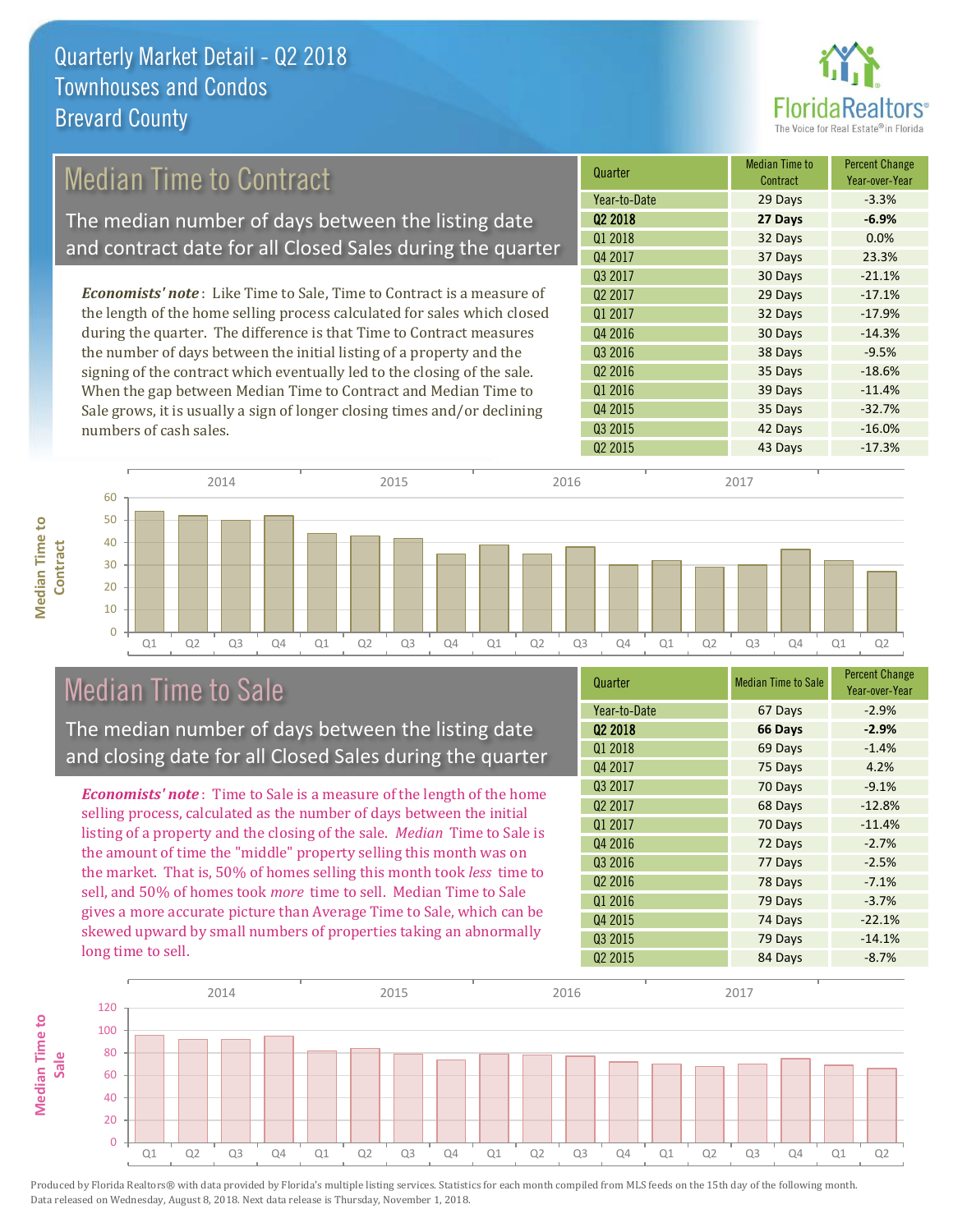

| <b>New Pending Sales</b>                                                      | Quarter             | <b>New Pending Sales</b> | <b>Percent Change</b><br>Year-over-Year |
|-------------------------------------------------------------------------------|---------------------|--------------------------|-----------------------------------------|
|                                                                               | Year-to-Date        | 1,739                    | 7.3%                                    |
| The number of listed properties that went under                               | Q <sub>2</sub> 2018 | 831                      | 2.0%                                    |
| contract during the quarter                                                   | Q1 2018             | 908                      | 12.8%                                   |
|                                                                               | Q4 2017             | 628                      | 10.0%                                   |
|                                                                               | Q3 2017             | 667                      | $-12.9%$                                |
| <b>Economists' note:</b> Because of the typical length of time it takes for a | 02 2017             | 815                      | 9.4%                                    |
| sale to close, economists consider Pending Sales to be a decent               | Q1 2017             | 805                      | 5.2%                                    |
| indicator of potential future Closed Sales. It is important to bear in        | Q4 2016             | 571                      | $-9.8%$                                 |
| mind, however, that not all Pending Sales will be closed successfully.        | Q3 2016             | 766                      | 4.8%                                    |
| So, the effectiveness of Pending Sales as a future indicator of Closed        | Q <sub>2</sub> 2016 | 745                      | $-9.7%$                                 |
| Sales is susceptible to changes in market conditions such as the              | Q1 2016             | 765                      | $-4.1%$                                 |
| availability of financing for homebuyers and the inventory of                 | Q4 2015             | 633                      | 26.3%                                   |
| distressed properties for sale.                                               | Q3 2015             | 731                      | 11.3%                                   |
|                                                                               | 02 2015             | 825                      | 17.4%                                   |



# New Listings

**New Listings**

**Pending Sales**

**Pending Sales** 

The number of properties put onto the market during the quarter

*Economists' note* : New Listings tend to rise in delayed response to increasing prices, so they are often seen as a lagging indicator of market health. As prices rise, potential sellers raise their estimations of value—and in the most recent cycle, rising prices have freed up many potential sellers who were previously underwater on their mortgages. Note that in our calculations, we take care to not include properties that were recently taken off the market and quickly relisted, since these are not really *new* listings.

| Quarter             | <b>New Listings</b> | <b>Percent Change</b><br>Year-over-Year |
|---------------------|---------------------|-----------------------------------------|
| Year-to-Date        | 2,034               | 9.6%                                    |
| Q <sub>2</sub> 2018 | 964                 | 8.0%                                    |
| Q1 2018             | 1,070               | 11.2%                                   |
| Q4 2017             | 732                 | 3.8%                                    |
| Q3 2017             | 766                 | 0.8%                                    |
| Q <sub>2</sub> 2017 | 893                 | 2.5%                                    |
| Q1 2017             | 962                 | $-1.9%$                                 |
| Q4 2016             | 705                 | $-3.0%$                                 |
| Q3 2016             | 760                 | $-0.4%$                                 |
| Q <sub>2</sub> 2016 | 871                 | 7.8%                                    |
| Q1 2016             | 981                 | 6.6%                                    |
| Q4 2015             | 727                 | 1.5%                                    |
| Q3 2015             | 763                 | 7.0%                                    |
| Q <sub>2</sub> 2015 | 808                 | 4.7%                                    |

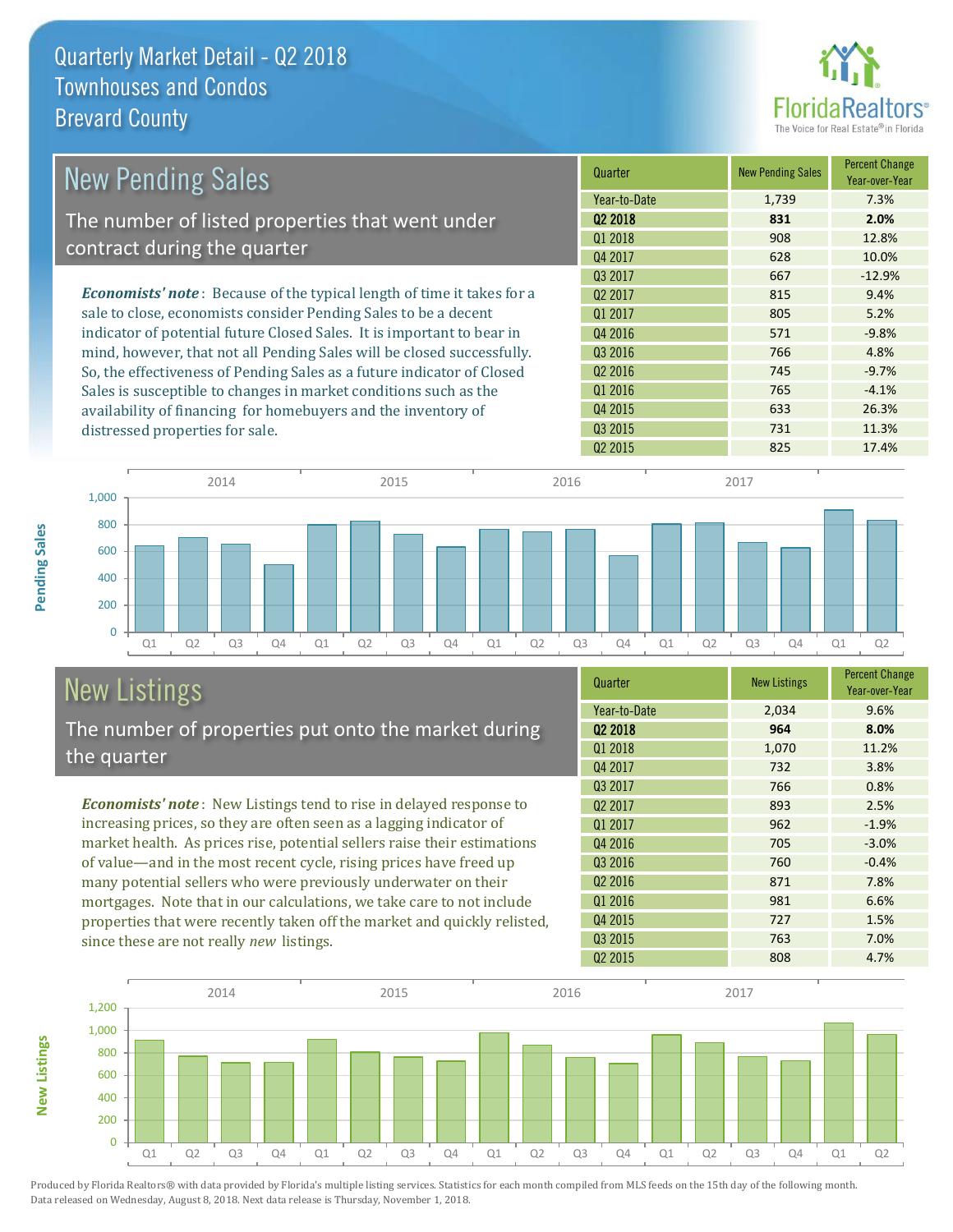

| <b>Inventory (Active Listings)</b>                                           | Quarter                  | Inventory | <b>Percent Change</b><br>Year-over-Year |
|------------------------------------------------------------------------------|--------------------------|-----------|-----------------------------------------|
|                                                                              | <b>YTD (Monthly Avg)</b> | 798       | $-2.2%$                                 |
| The number of property listings active at the end of                         | 02 2018                  | 775       | 3.3%                                    |
|                                                                              | Q1 2018                  | 785       | $-2.4%$                                 |
| the quarter                                                                  | Q4 2017                  | 730       | $-6.9%$                                 |
|                                                                              | Q3 2017                  | 739       | $-0.5%$                                 |
| <b>Economists' note</b> : There are a number of ways to define and calculate | Q <sub>2</sub> 2017      | 750       | $-11.7%$                                |
| Inventory. Our method is to simply count the number of active listings       | 01 2017                  | 804       | $-8.5%$                                 |
| on the last day of the quarter, and hold this number to compare with         | Q4 2016                  | 784       | 1.7%                                    |
| the same quarter the following year. Inventory rises when New                | Q3 2016                  | 743       | 3.3%                                    |
| Listings are outpacing the number of listings that go off-market             | Q <sub>2</sub> 2016      | 849       | 8.2%                                    |
| (regardless of whether they actually sell). Likewise, it falls when New      | Q1 2016                  | 879       | $-8.6%$                                 |

Q1 Q2 Q3 Q4 Q1 Q2 Q3 Q4 Q1 Q2 Q3 Q4 Q1 Q2 Q3 Q4 Q1 Q2  $\Omega$ 200 400 600 800 1,000 1,200 2014 2015 2015 2016 2017 2018 2017 2017 2017 2017

# Months Supply of Inventory

An estimate of the number of months it will take to deplete the current Inventory given recent sales rates

Listings aren't keeping up with the rate at which homes are going off-

*Economists' note* : MSI is a useful indicator of market conditions. The benchmark for a balanced market (favoring neither buyer nor seller) is 5.5 months of inventory. Anything higher is traditionally a buyers' market, and anything lower is a sellers' market. There is no single accepted way of calculating MSI. A common method is to divide current Inventory by the most recent month's Closed Sales count, but this count is a usually poor predictor of future Closed Sales due to seasonal cycles. To eliminate seasonal effects, we use the 12-month average of monthly Closed Sales instead.

| Quarter                  | <b>Months Supply</b> | <b>Percent Change</b><br>Year-over-Year |
|--------------------------|----------------------|-----------------------------------------|
| <b>YTD (Monthly Avg)</b> | 3.6                  | $-2.7%$                                 |
| Q <sub>2</sub> 2018      | 3.4                  | 0.0%                                    |
| Q1 2018                  | 3.5                  | $-2.8%$                                 |
| Q4 2017                  | 3.3                  | $-8.3%$                                 |
| Q3 2017                  | 3.4                  | 0.0%                                    |
| Q2 2017                  | 3.4                  | $-10.5%$                                |
| Q1 2017                  | 3.6                  | $-10.0%$                                |
| Q4 2016                  | 3.6                  | 5.9%                                    |
| Q3 2016                  | 3.4                  | 6.2%                                    |
| Q <sub>2</sub> 2016      | 3.8                  | 2.7%                                    |
| Q1 2016                  | 4.0                  | $-14.9%$                                |
| Q4 2015                  | 3.4                  | $-19.0%$                                |
| Q3 2015                  | 3.2                  | $-28.9%$                                |
| Q <sub>2</sub> 2015      | 3.7                  | $-19.6%$                                |

 $Q2\ 2015$  785 -11.7%

Q4 2015 **771** -7.4% Q3 2015 719 719 -16.7%



Produced by Florida Realtors® with data provided by Florida's multiple listing services. Statistics for each month compiled from MLS feeds on the 15th day of the following month. Data released on Wednesday, August 8, 2018. Next data release is Thursday, November 1, 2018.

market.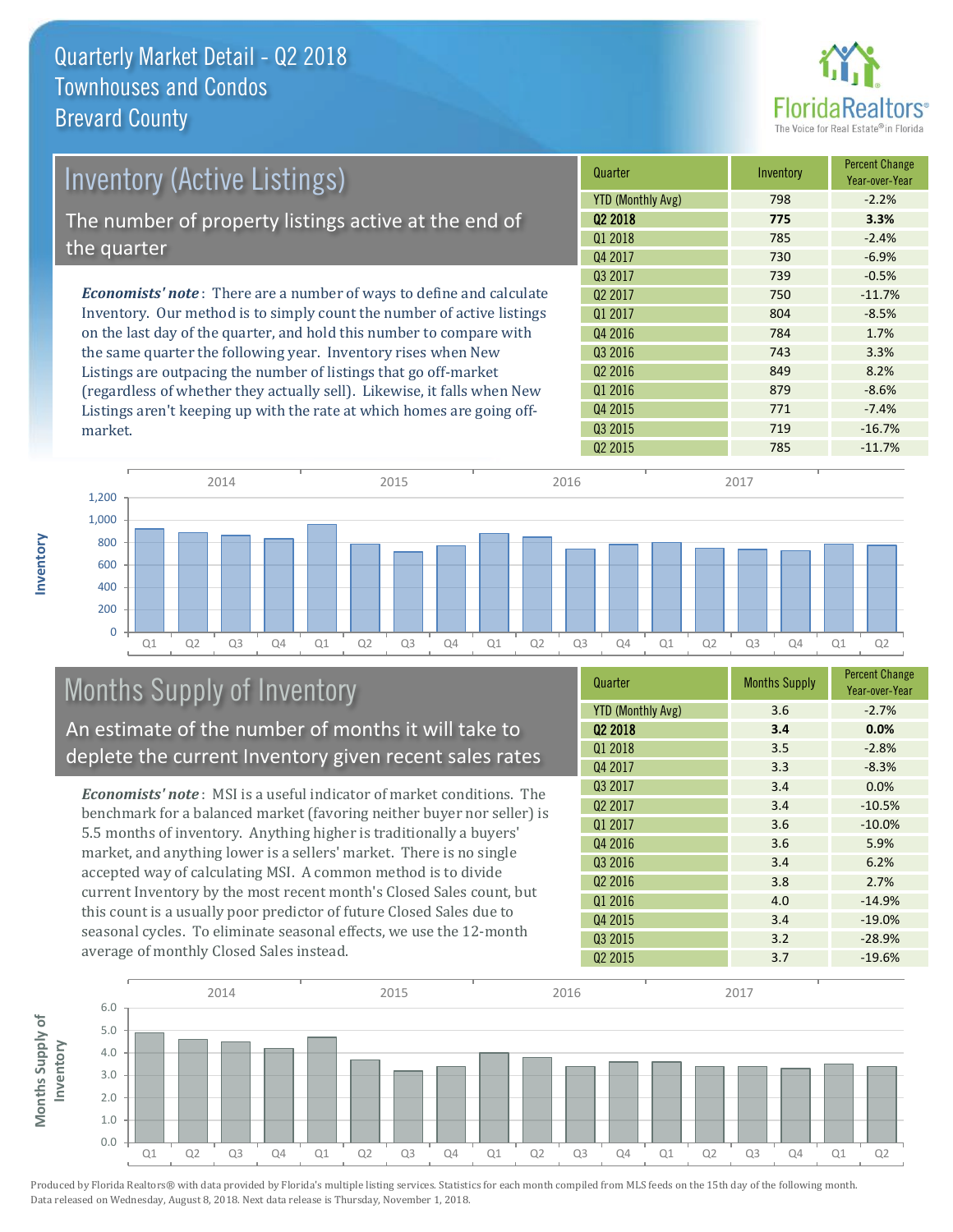

# Closed Sales by Sale Price

The number of sales transactions which closed during the quarter

*Economists' note:* Closed Sales are one of the simplest—yet most important—indicators for the residential real estate market. When comparing Closed Sales across markets of different sizes, we recommend comparing the percent changes in sales rather than the number of sales. Closed Sales (and many other market metrics) are affected by seasonal cycles, so actual trends are more accurately represented by year-over-year changes (i.e. comparing a quarter's sales to the amount of sales in the same quarter in the previous year), rather than changes from one quarter to the next.

| Sale Price            | <b>Closed Sales</b> | <b>Percent Change</b><br>Year-over-Year |
|-----------------------|---------------------|-----------------------------------------|
| Less than \$50,000    | 12                  | $-68.4%$                                |
| \$50,000 - \$99,999   | 137                 | $-13.8%$                                |
| $$100,000 - $149,999$ | 157                 | 5.4%                                    |
| $$150,000 - $199,999$ | 121                 | $-15.4%$                                |
| \$200,000 - \$249,999 | 109                 | 38.0%                                   |
| \$250,000 - \$299,999 | 72                  | 38.5%                                   |
| \$300,000 - \$399,999 | 95                  | 10.5%                                   |
| \$400,000 - \$599,999 | 59                  | 37.2%                                   |
| \$600,000 - \$999,999 | 14                  | 7.7%                                    |
| \$1,000,000 or more   | $\mathfrak{p}$      | N/A                                     |



### Median Time to Contract by Sale Price The median number of days between the listing date and contract date for all Closed Sales during the quarter

*Economists' note* : Like Time to Sale, Time to Contract is a measure of the length of the home selling process calculated for sales which closed during the quarter. The difference is that Time to Contract measures the number of days between the initial listing of a property and the signing of the contract which eventually led to the closing of the sale. When the gap between Median Time to Contract and Median Time to Sale grows, it is usually a sign of longer closing times and/or declining numbers of cash sales.

| <b>Sale Price</b>     | Median Time to<br>Contract | <b>Percent Change</b><br>Year-over-Year |
|-----------------------|----------------------------|-----------------------------------------|
| Less than \$50,000    | 63 Days                    | 152.0%                                  |
| $$50,000 - $99,999$   | 22 Days                    | $-8.3%$                                 |
| $$100,000 - $149,999$ | 18 Days                    | $-21.7%$                                |
| $$150,000 - $199,999$ | 18 Days                    | $-25.0%$                                |
| \$200,000 - \$249,999 | 23 Days                    | $-20.7%$                                |
| \$250,000 - \$299,999 | 63 Days                    | 50.0%                                   |
| \$300,000 - \$399,999 | 46 Days                    | $-13.2%$                                |
| \$400,000 - \$599,999 | 54 Days                    | $-8.5%$                                 |
| \$600,000 - \$999,999 | 74 Days                    | $-40.8%$                                |
| \$1,000,000 or more   | 91 Days                    | N/A                                     |



**Closed Sales**

**Median Time to Contract Median Time to Contract**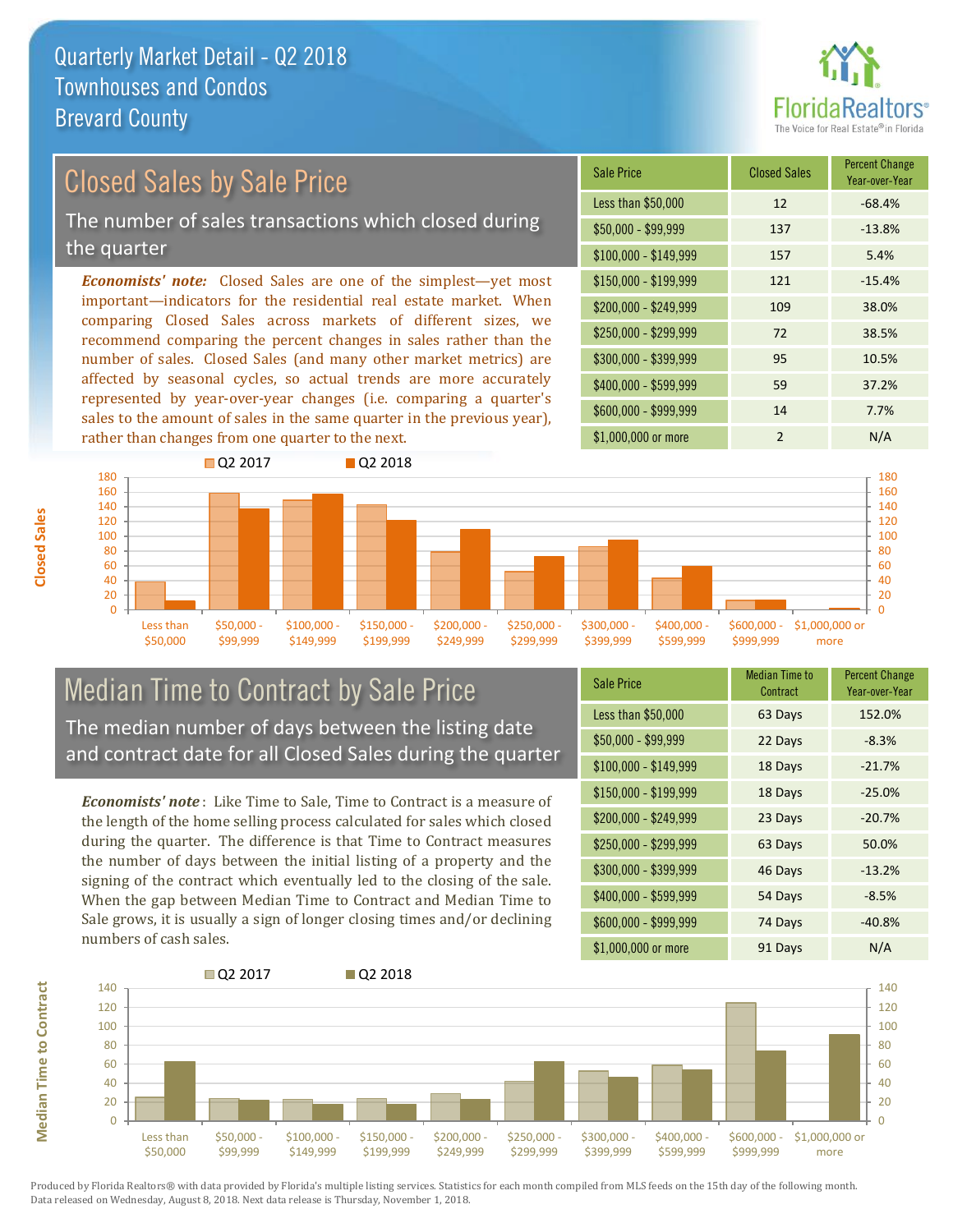

# New Listings by Initial Listing Price

The number of properties put onto the market during the quarter

*Economists' note:* New Listings tend to rise in delayed response to increasing prices, so they are often seen as a lagging indicator of market health. As prices rise, potential sellers raise their estimations of value—and in the most recent cycle, rising prices have freed up many potential sellers who were previously underwater on their mortgages. Note that in our calculations, we take care to not include properties that were recently taken off the market and quickly relisted, since these are not really *new* listings.

| <b>Initial Listing Price</b> | <b>New Listings</b> | <b>Percent Change</b><br>Year-over-Year |
|------------------------------|---------------------|-----------------------------------------|
| Less than \$50,000           | 10                  | $-66.7%$                                |
| \$50,000 - \$99,999          | 162                 | $-18.6%$                                |
| $$100,000 - $149,999$        | 178                 | $-1.1%$                                 |
| $$150,000 - $199,999$        | 144                 | 1.4%                                    |
| \$200,000 - \$249,999        | 130                 | 56.6%                                   |
| \$250,000 - \$299,999        | 80                  | 48.1%                                   |
| \$300,000 - \$399,999        | 132                 | 21.1%                                   |
| \$400,000 - \$599,999        | 100                 | 42.9%                                   |
| \$600,000 - \$999,999        | 28                  | 40.0%                                   |
| \$1,000,000 or more          | 0                   | $-100.0%$                               |



### Inventory by Current Listing Price The number of property listings active at the end of the quarter

*Economists' note* : There are a number of ways to define and calculate Inventory. Our method is to simply count the number of active listings on the last day of the quarter, and hold this number to compare with the same quarter the following year. Inventory rises when New Listings are outpacing the number of listings that go off-market (regardless of whether they actually sell). Likewise, it falls when New Listings aren't keeping up with the rate at which homes are going offmarket.

| <b>Current Listing Price</b> | Inventory | <b>Percent Change</b><br>Year-over-Year |
|------------------------------|-----------|-----------------------------------------|
| Less than \$50,000           | 11        | $-56.0%$                                |
| $$50,000 - $99,999$          | 97        | $-12.6%$                                |
| $$100,000 - $149,999$        | 73        | $-29.8%$                                |
| $$150,000 - $199,999$        | 82        | 15.5%                                   |
| \$200,000 - \$249,999        | 79        | 33.9%                                   |
| \$250,000 - \$299,999        | 85        | 39.3%                                   |
| \$300,000 - \$399,999        | 142       | 2.9%                                    |
| \$400,000 - \$599,999        | 140       | 40.0%                                   |
| \$600,000 - \$999,999        | 59        | $-9.2%$                                 |
| \$1,000,000 or more          | 7         | $-56.3%$                                |



Produced by Florida Realtors® with data provided by Florida's multiple listing services. Statistics for each month compiled from MLS feeds on the 15th day of the following month. Data released on Wednesday, August 8, 2018. Next data release is Thursday, November 1, 2018.

**Inventory**